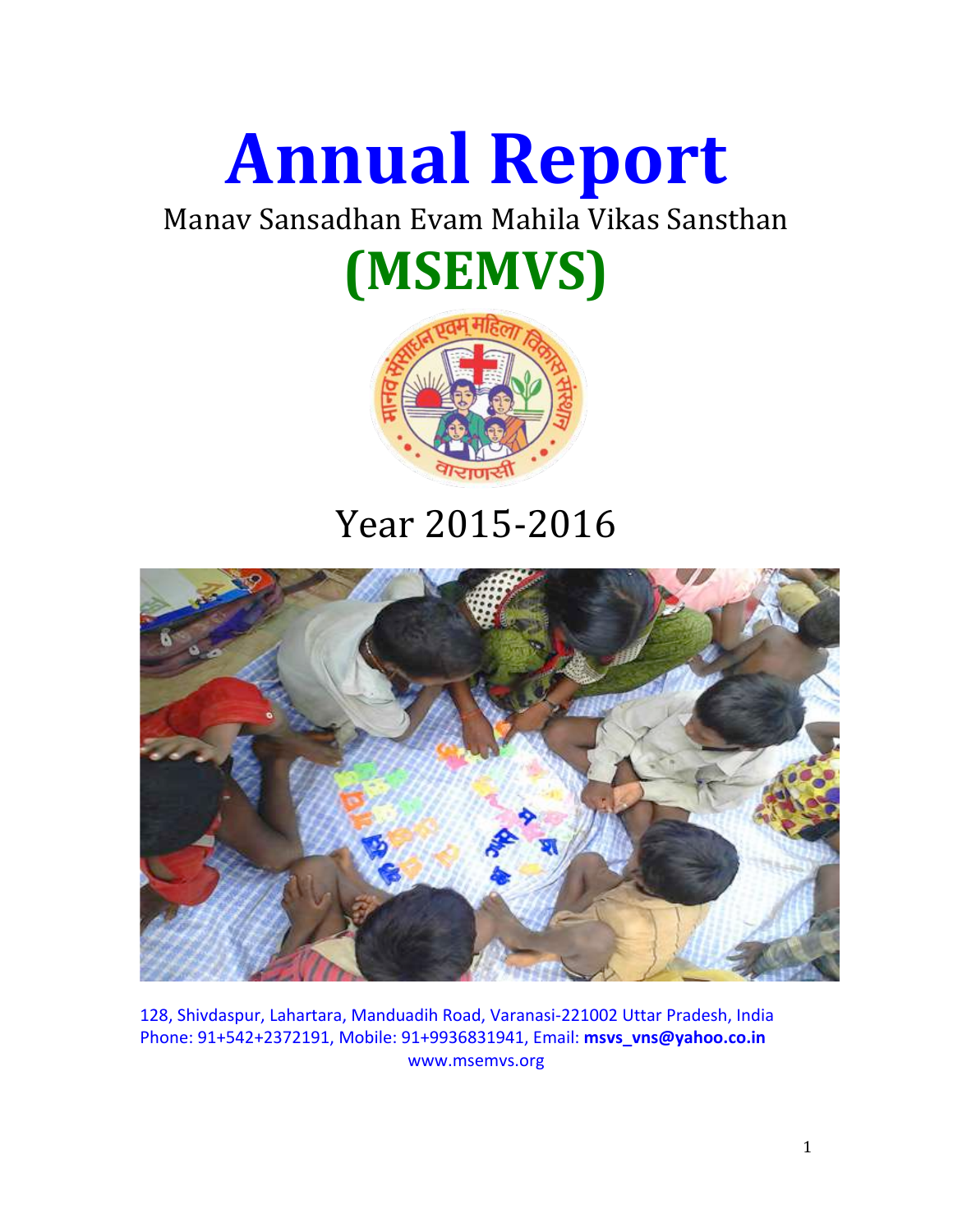**Manav Sansadhan Evam Mahila Vikas Sansthan** is a state level non-government organization (NGO). It was established in 1990 under guidance of veteran social scientist and contemporary Vice Chancellor of Mahatma Gandhi Kashi Vidhyapeeth & M.P (Member of Parliament), Prof. Raja Ram Sashtri. It is a secular and nonpolitical Institution, which intended working without any personal benefits.

### *Vision:*

*Envisage a society that journeys towards a fuller humanities.* 

#### *Mission:*

*Initiatives that empower people and enhance the transformation of society ever striving towards building on inclusive, participatory, harmonious & just society.*

Manav Sansadhan Evam Mahila Vikas Sansthan has been working with social  $\&$ developmental issues since last eighteen years. MSEMVS started its work from a Nyaya Panchayat in Varanasi and now it is working in more than 200 villages and urban slums in thirteen districts. The successes of the year 2015-16 in brief are following:

#### **Urban Health Initiative A Family Planning project in urban slums in Varanasi**

| Total Number   Total<br>0f<br>covered | slum   Population covered | Number of   Total Number of House   Total Number of MWRA<br>hold |                        |
|---------------------------------------|---------------------------|------------------------------------------------------------------|------------------------|
| -81                                   | 175933                    | 28415                                                            | 31430 (During Apr-Sep) |

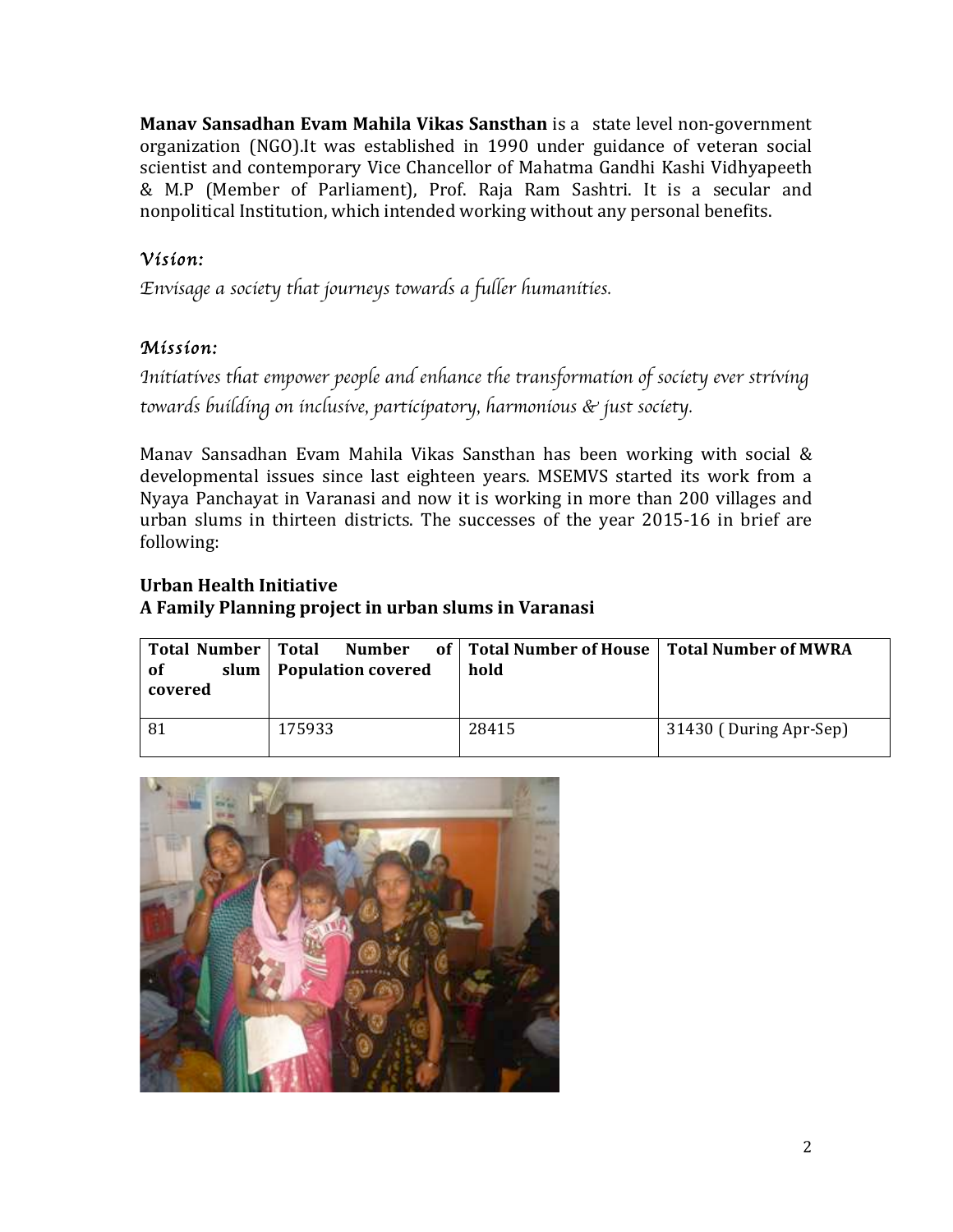| Category                                                | of<br>#<br>Women<br>Delivered/<br><b>Aborted</b> | Total Number of FP cases (It includes immediate & extended up<br>to 6 months cases both) |              |             |             |              |
|---------------------------------------------------------|--------------------------------------------------|------------------------------------------------------------------------------------------|--------------|-------------|-------------|--------------|
|                                                         |                                                  | <b>FST</b>                                                                               | <b>MST</b>   | <b>IUCD</b> | <b>DMPA</b> | <b>Total</b> |
| Post<br>partum/Aborta<br><b>FP</b><br>trion<br>Services | 342                                              | 23                                                                                       | $\theta$     | 56          | q           | 88           |
| Abortion<br>Post<br>FP Services                         | 41                                               | 6                                                                                        | $\mathbf{0}$ | 3           | 2           | 11           |



## **Community Health Day:**

| <b>CHD</b><br>in<br><b>Supported</b><br>by/Coordinati<br>on with | No.<br>of<br><b>CHD</b> | of<br>No.<br>Women<br>Counselled | <b>Check Up</b> |            | <b>DMPA</b> |                | <b>IUCD</b> |       | <b>FST</b> |       |
|------------------------------------------------------------------|-------------------------|----------------------------------|-----------------|------------|-------------|----------------|-------------|-------|------------|-------|
|                                                                  |                         |                                  | Gen             | <b>ANC</b> | Ist<br>Dose | Repeat<br>Dose | Refer       | Adop. | Refer      | Adop. |
| Janani                                                           | b                       | 102                              | 41              | 0          | 45          | 32             | –           | 8     | 6          | 0     |

| Category                                        | <b>Number</b><br>оf   | Number of Participant |
|-------------------------------------------------|-----------------------|-----------------------|
|                                                 | <b>Meetings/Event</b> |                       |
| Community meeting                               | 42                    | 561                   |
| MWRA meeting                                    | 156                   | 2109                  |
| Women Group Meeting (Mahila Arogya Samiti,   43 |                       | 717                   |
| Shakti Group, Khushiyo Ki Toli, User Group, any |                       |                       |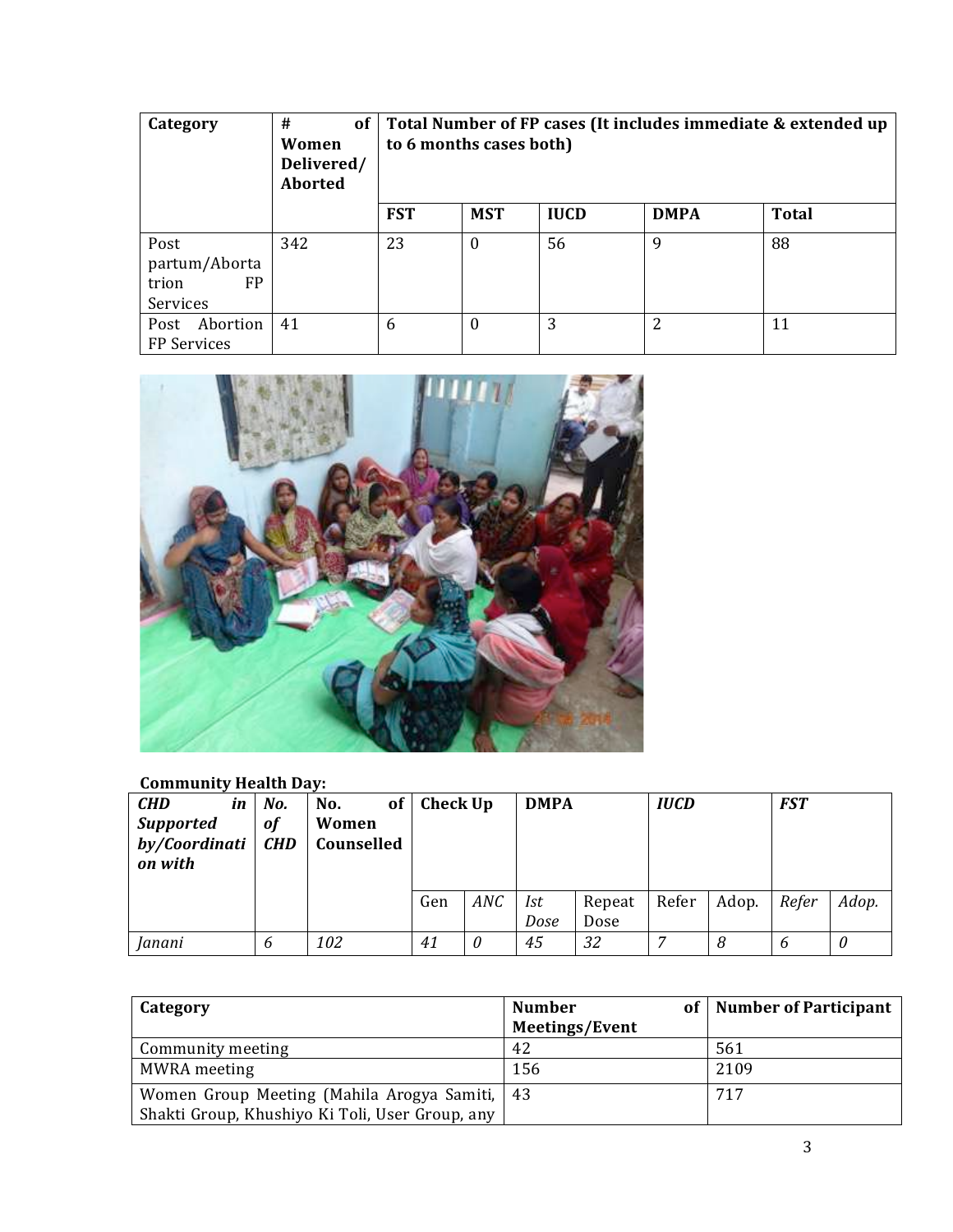| other women group meeting)                   |     |
|----------------------------------------------|-----|
| Male involvement (Evening meeting, Adda   19 | 512 |
| Baithak, Corner Meeting, Morning Meeting,    |     |
| Youth Meeting, Churaha Meeting, Rickshaw     |     |
| Puller Meeting)                              |     |



| Category      | <b>Number</b>  | of   Number of Participant | <b>Remark</b> |
|---------------|----------------|----------------------------|---------------|
|               | Meetings/Event |                            |               |
| Chauraha Meet | 129            | 2101                       | 43 NSV        |
| <b>CHD</b>    | n              | 102                        |               |
| IUCD day      | 18             | 198                        | 123 IUD       |

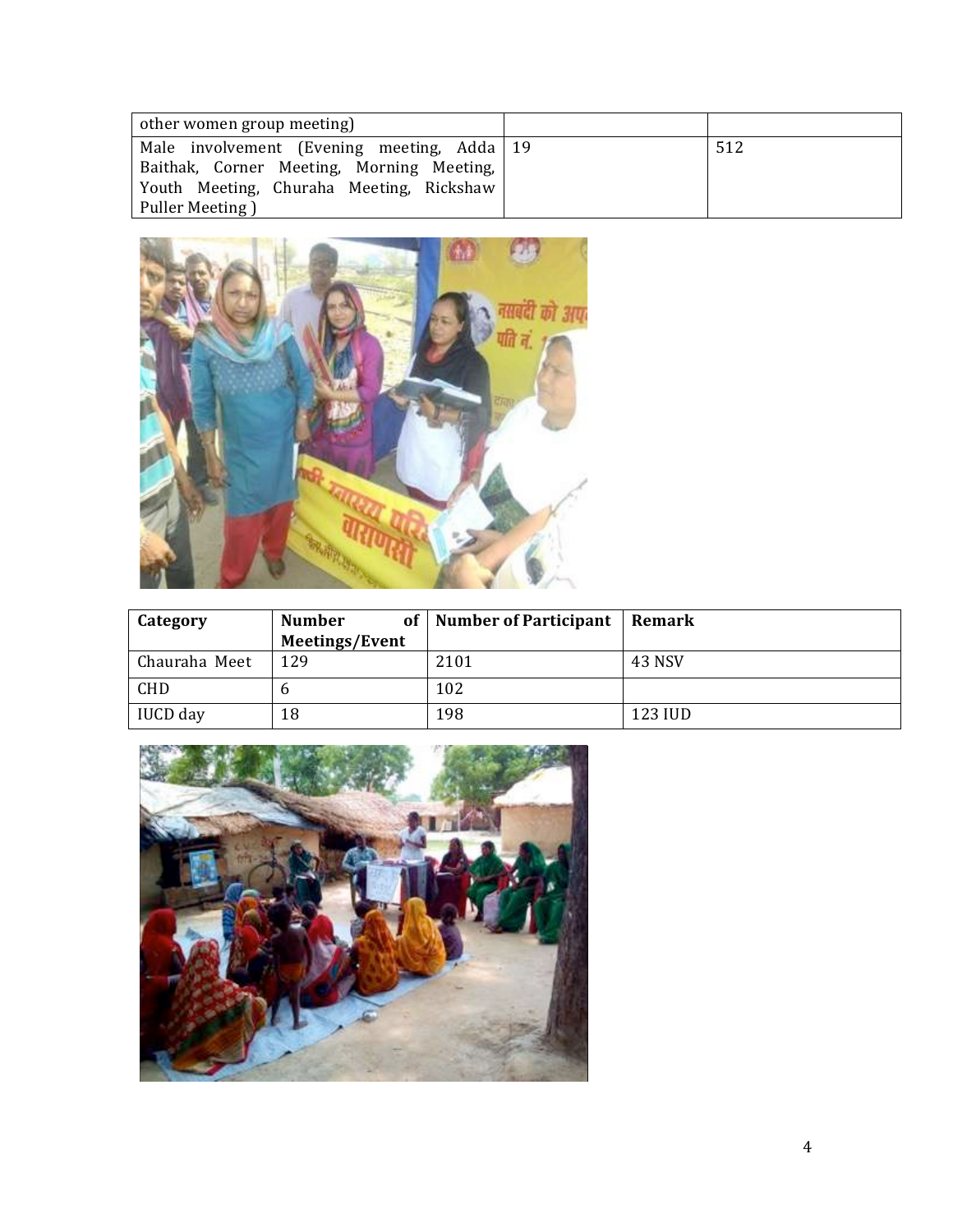**Sensitization and empowerment of community for eradication of child labour and prevention of child trafficking:**



This project was implemented in 16 villages of Jamalpur block of Mirzapur district to ensure protection of child rights, especially of those children that are involved in labor across 16 villages. Concerted action from children, community representatives, i.e. female Panchayat heads, Women's Groups and CPC members, SMC and VEC members, and government officials, including teachers would be promoted and facilitated to ensure protection of child rights.

#### **Key Achievements:**

Baseline assessment has been updated in all 18 project villages by trained staff. Village profile and line listing revised according to the village profile register. Finding of the baseline was disseminated among project team member and other stakeholders like Scholl teacher, PRI members, health service providers and village and block child protection committee. 

Altogether 14 community groups have been formedin 14 villages. A total of 336 community members are part of these groups where in 96 meetings have been conducted on different issues likes- child labour, migration, child rights, Health and sanitation, trafficking, Environments. 

Community in already trained and they got success to access total of 99 children have been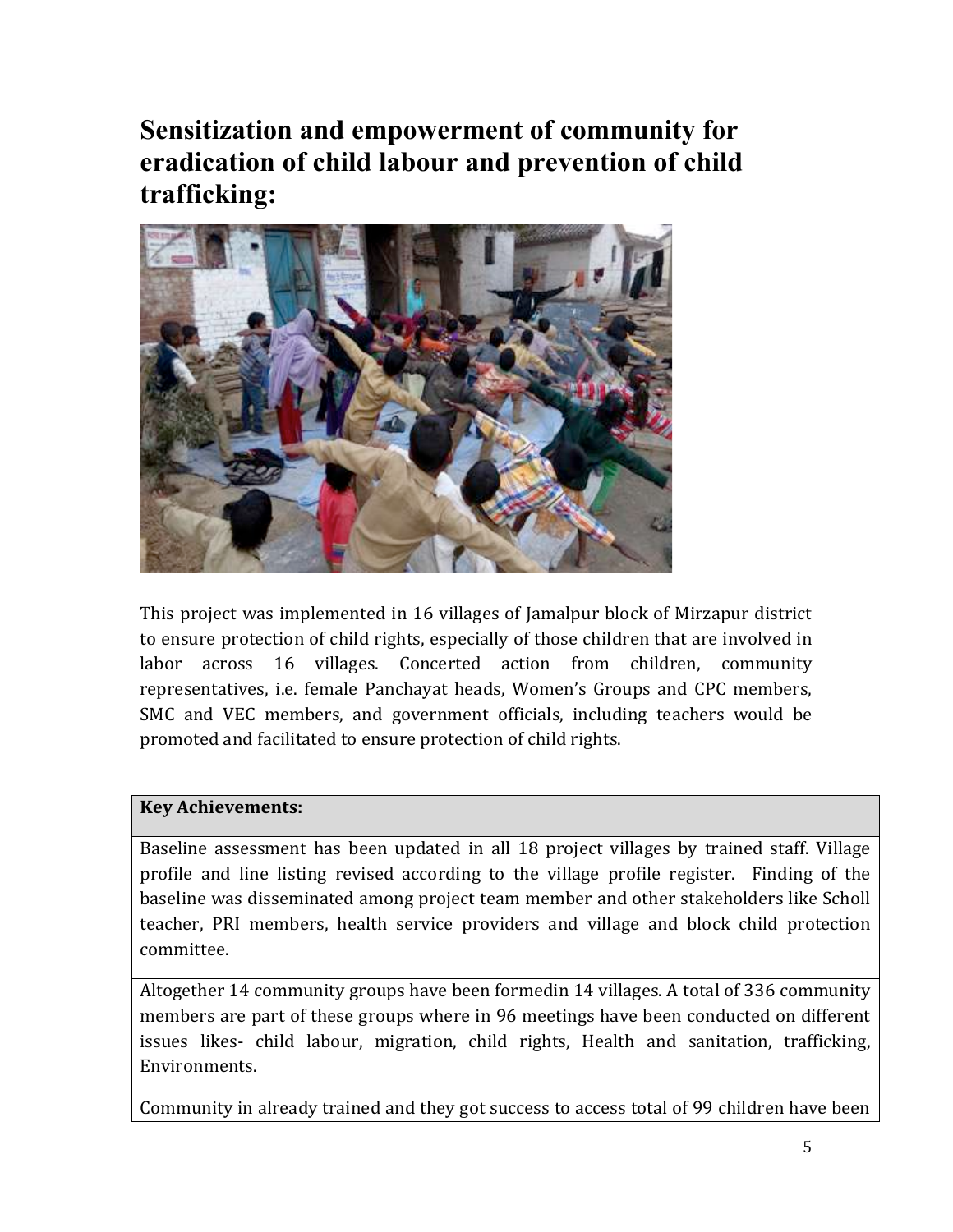enrolled in Primary school, 31 community people have opened bank accounts, 107 people have associated with PDS services, 294 community people made their Adhar card, 5 community people made their voter card, 1 children got their birth certificate, 13 families received Samajwadi pension, 13 families received job cards, 130 children received vaccination, 215 community people received Ujjwal scheme, 15 community people benefit from Indri Awas scheme 11 children are benefit in Modi Jan-Dhan Scheme and 53 women have been associated with ICDS.

World play day was celebrated on 28<sup>th</sup> May 2015 and 286 children actively participated in games, essay and drawing competitions. The local & traditional games were organised to preserve traditional games and its value.

On the occasion of World day against child labour  $(12<sup>th</sup>]$ une) a rally was organized with support of community, schools and youth. A total 70 children actively participated in rally. To aware on child rights and child protection in villages. Participate were displaying the slogan on child rights, child labour and child protection.

On the occasion of World environment day  $(5<sup>th</sup>$  June) a raised 2 rallies were organized with support of PRI members, SHGs members, community and youths. Approximately 250 PRI, community youth and children actively participated in rallies. These rallies covered the schools, Market, Panchayat and villages. The rallies got success to aware the general massage on Save environments, pollution, save tree in villages through slogans.

On the occasion of ANTI TRAFFICKING DAY  $(30<sup>th</sup>$  July) a cycle rally was organised with support of Block level functionaries. This rally covered the Block, Market, Block resource centre, Chauraha, community health centre other services centres and villages. To aware on Human trafficking and bonded labour in villages through miking, slogans and handbills. Approximately 125 youths actively participated in rally.

Essay and drawing competition conducted on "ecological rights of children" in schools and collages during Global Action month. A total 211 youths and children were participated in programs. 

Community help desk are being run in 18 villages. The community help desk is helping community people to get the information and access govt schemes likes- Pension, AWAS, PDS, Ujjawal scheme, ADHAR and Voter card, certificate etc. Survey was also conducted in 50 household to understand the status of the families. Migration tracking tools has been made and tracking has been updated in all the 18 project villages.

Block level service provider training conducted by MSVS and district Child protection Unit. 200 AWWs participated in training. They learnt the provision as well as the role and responsibility about village level child protection committee.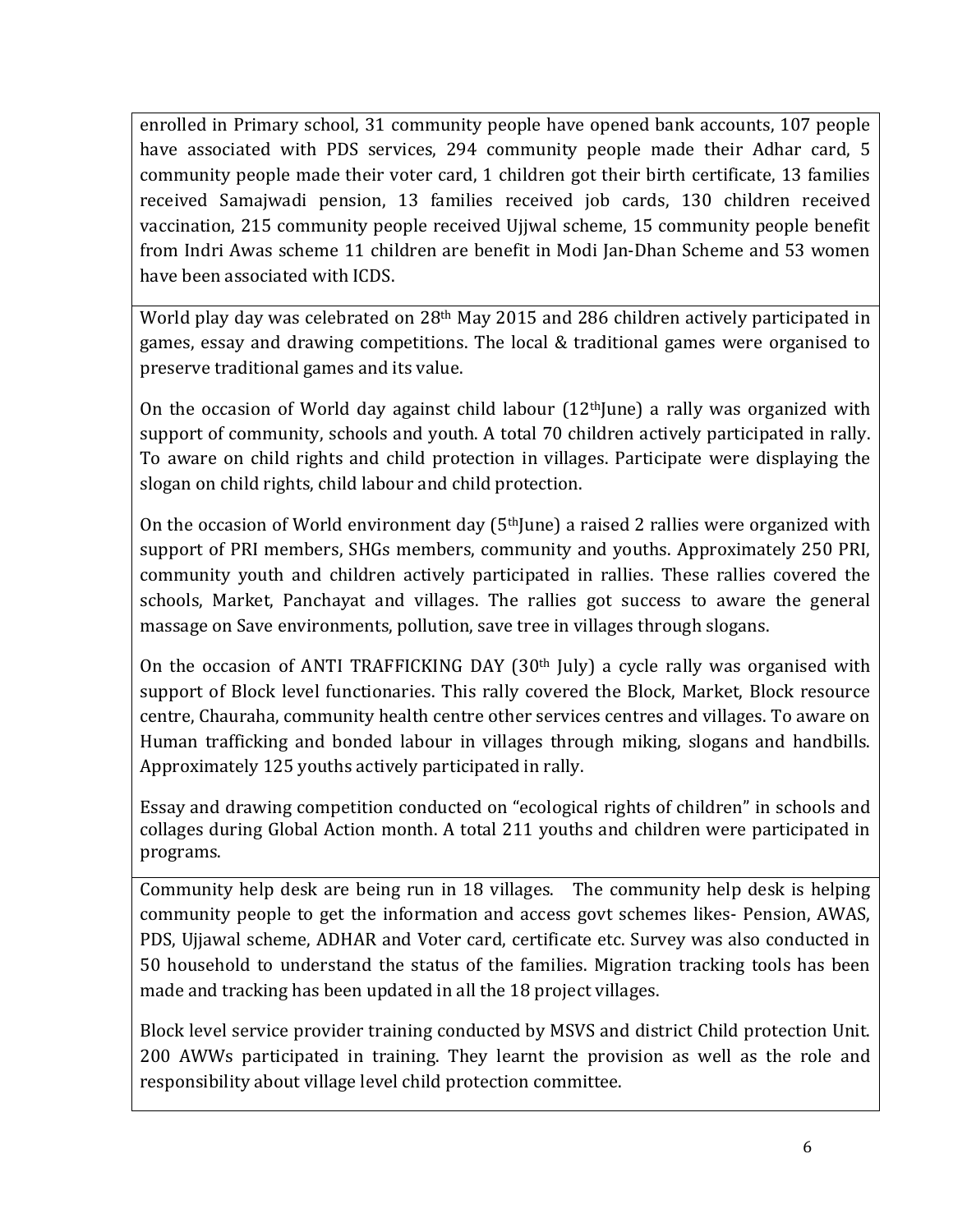3 Health camps organised at Ovenwa, Dhuriya and Jafarkhani. 300 peoples were benefited and provided to health related counselling's and free medicines.

Monthly meetings were being conducted in the 16 SHG's. A total of 89 meetings have been conducted and 172 womens have participated at the meeting. Apart from saving and microenterprises child labour, child trafficking, education, health, accessibility to various govt schemes also discussion in the meetings.

2 Cluster level trainings were organized by MSEMVS with the SHG members. A total 98 members actively participated in the training. Members learnt about the NRLM scheme for SHG. 

A total of 9 SHG's (92 members) provided with various skill training as per their interest. And marketing potential of detergent powder making, tailoring.

A total of 3 remedial centres with 107 students run project area and altogether 107 children are getting educational support. Apart from regular curriculum human rights education (Child Rights, AWW, Sanitation, PDS, Child Labour,) and basic education were provided to children.

An Exposure trip has been conducted with 75 child forum's children. They visited to-

**Police station-** Children were interacting with child welfare officer. They know about 100 number and where and when to used this number for reporting and process of FIR. How to any complained in police station.

**Block office-** Children were interacting with Block Development officer. They learn about the number of villages in block, where and how to applied for services (like Pention, Awas, Swachchh bharat Abhiyan,) and village level service provider at village.

**Community Health centre-.** Children were interacting with MOIC. They visited at receipt counter, Drug distribution centre, Pathology and place of doctor check-up room. They are known about the services to be provided at these places. They knew about the importance of vaccination for children and pregnant women and Janni surakshaYojna.

**ICDS department-** The children meet with AWW supervisors at ICDS office. They knew about the numbers AWW centres in block, daily and monthly services given by AWW centres in villages and importance of nutrition food.

**Railway Station-** Children were interacting with station master. They knew about the types of tickets and to taken tickets at ticket counter, what protection taken while travelling in train. Who asking any information on train, emergency number, Role of Ticket collector, different in junction and platform,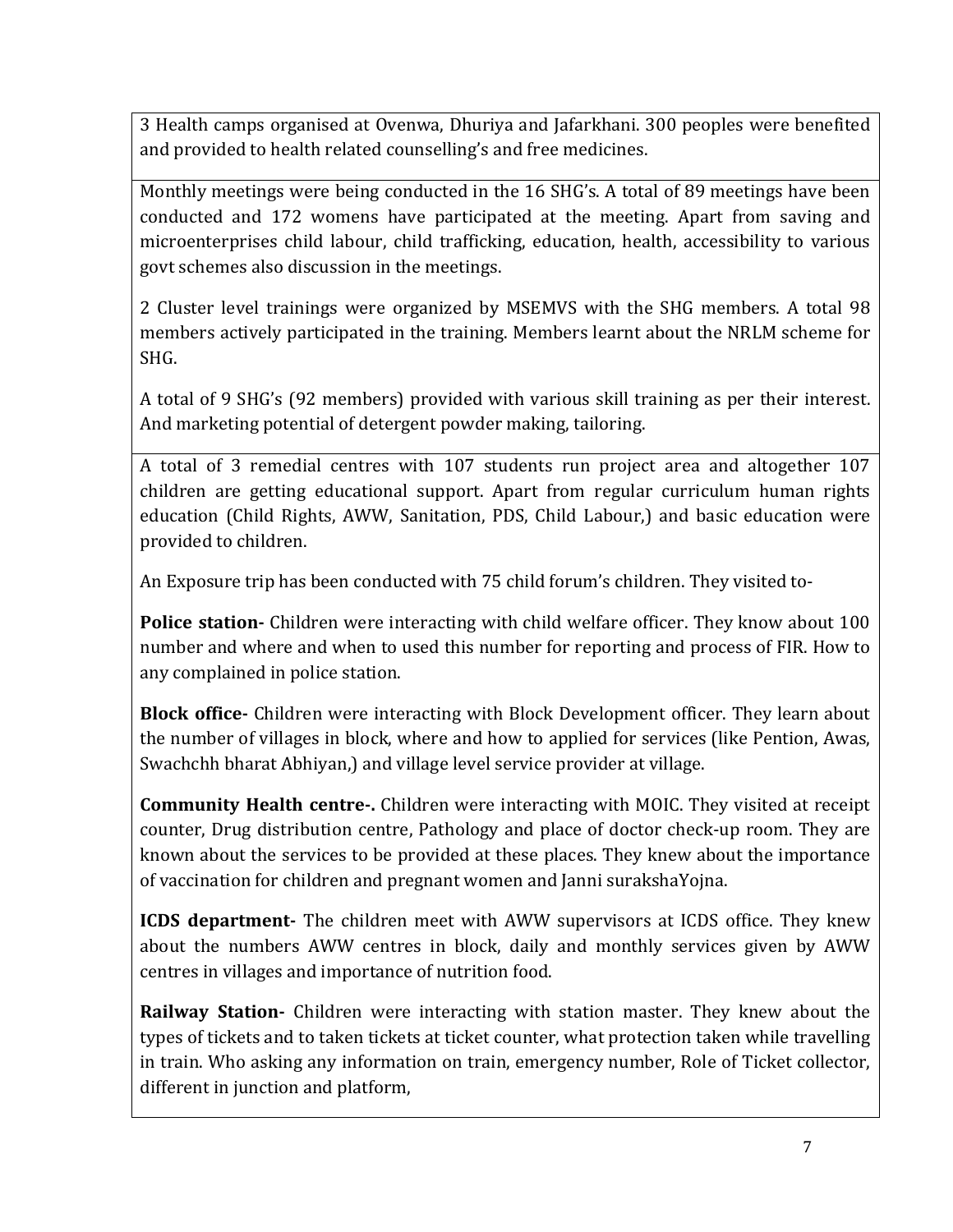**Block Resource Centre-** The children meet withABSA and ABRC. They knew about the how many schools (Primary and Middle) in Block and Roles of teacher and others staffs in school, responsibility of School management committee.

**Post office**- Children were interacting with Block Post master. They saw the letter and process of delivery. They knew about the importance of Pin code, name of the sender and receiver, Address and precaution to keep the letter in the envelope.

A total of 18 children forum has been formed in 18 villages. A total of 171 children are part of this forum where in 47 meetings have been conducted on different issues like child rights, trafficking, health, and education.

They children are participating in ICDS, PDS and health related activities at village level.

2 days capacity building workshop has been conducted on 29 & 30 April 2016. 41 children actively participated in workshop. The workshop was focus on child rights and child participation.

A total of 15 Youth clubs have been established in 15 villages having a total of 128 youths as part of the clubs. A total of 44 meetings have been conducted and informed about child rights, trafficking, risky migration, health, education.

2 days capacity building workshop has been conducted on 29 & 30 August 2016. 42 Youths actively participated in workshop. The workshop was focus on child rights, environment, child protection and Child Protection committee.

109 Youths completed their trainings in tailoring, screen printing in 3 vocational training centres. The next batches of vocational training will be started in Janaury-2016.

Certification done by MSEMVS. Staffs have been search of local shops, market and place and Networking meeting conducted with potential Employment for job placements to youths. 

A total of 18 Village CPC has been established. 28 meetings have been conducted in this year. A total of 1 Block level CPC meetings have been conducted with support of block and village level official.

A block level co-ordination meeting conducted with the support of PRI and health departments. 44 Village heads sand 44 ANMs sensitized on child rights and child protection in this meeting.

A cluster level meeting conducted with village level PRI members. 34 PRI members sensitized on child protection committee, health services.

A cluster level training conducted with village level PRI members. 37 PRI members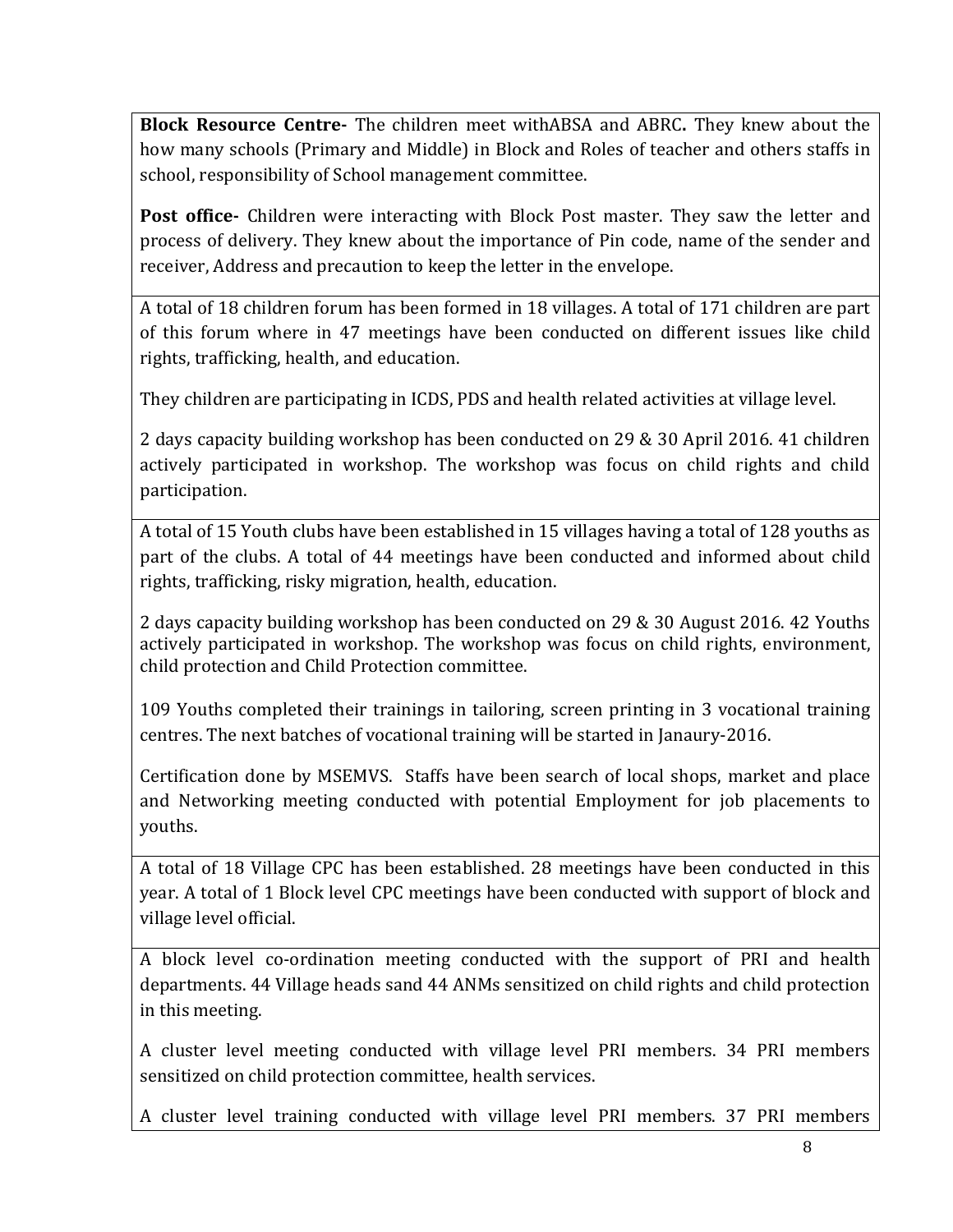sensitized on child rights, child protection and child line.

Monthly meetings are also being conducted for proper planning, implementation and execution of the project. And time to time training proved to staffs for their capacity building.

Wall writings in 239 different places have been done focussing on awareness on child labour, child trafficking, health, education, Save Environment, and services.

IEC (Posters, Handbills, Video Show and BBC audio) used in village and cluster level meetings and awareness activities.



#### **Prevention of Human Trafficking:**

MSEMVS worked for Prevention and rehabilitation opf bonded labour, debt bonded and child labour in eight districts of Eastern Uttar Pradesh (Allahabad, Mirzapur, Bhadohi, Sonebhadra, Kaushambi,Jaunpur, Chandauli and Varanasi) covering around 400 villages with the targeted groups such as women and children of the vulnerable communities (mainly belonging to SC, ST and OBCs). For this MSEMVS adopted an integrated approach of strategy consists direct action like raid  $&$  rescue operation, empowering rural poors in debt bondage through organizing them and income generation.

During this period bridge schools for child labourers were implemented and educational facilities, mid day meal and vocational training provided. Sustained liberation Program was implemented in six districts of Uttar Pradesh with Global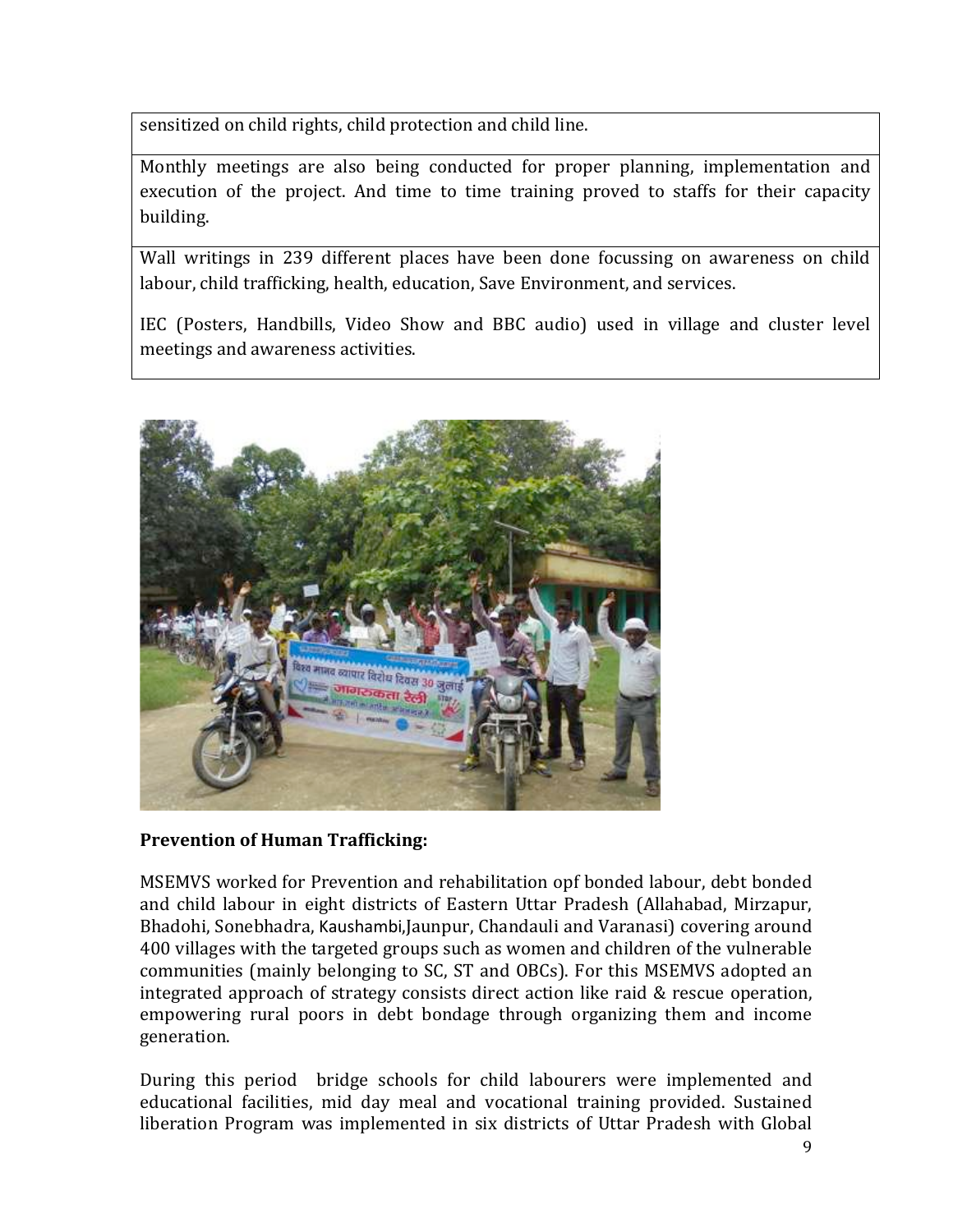objective "to permanently end slavery/ trafficking of human beings (especially of the marginalized sections like children and women, SC, ST, and OBCs) in any form and reduce incidences of interstate trafficking/ slavery".

Aligned with the global objectives of the programs activities were implemented in direction to create community resilience against trafficking and slavery for sustained liberation. Some of the key activities implemented and their results were as follows:



| Total No of official rescue operations conducted                                                                        |      |  |  |  |
|-------------------------------------------------------------------------------------------------------------------------|------|--|--|--|
| Number of children rescued (under 18 yrs)                                                                               |      |  |  |  |
| Number of women rescued (18 yrs and over)                                                                               |      |  |  |  |
| Number of men rescued (18 yrs and over)                                                                                 | 166  |  |  |  |
| Number of individuals rescued from bonded labor situations                                                              |      |  |  |  |
| Number of individuals rescued from sex slavery situations                                                               |      |  |  |  |
| Total number of individuals rescued                                                                                     | 484  |  |  |  |
| No. of Release certificate provided by the authorities                                                                  |      |  |  |  |
| No. of survivor started their IGPs                                                                                      |      |  |  |  |
| Number of gained new access to government services                                                                      | 2116 |  |  |  |
| Number of children study in MSEMVS transitional school in this year                                                     | 242  |  |  |  |
| 100 young people (aged 16+) graduated from vocational training courses.                                                 |      |  |  |  |
| Self Help Groups members supported for quality improvement, bank linkages,<br>CCL and in marketing in the project area. |      |  |  |  |
| Number of SHG women receiving skills training                                                                           |      |  |  |  |
| Number of individuals provided with information about slavery/trafficking/risky<br>migration                            |      |  |  |  |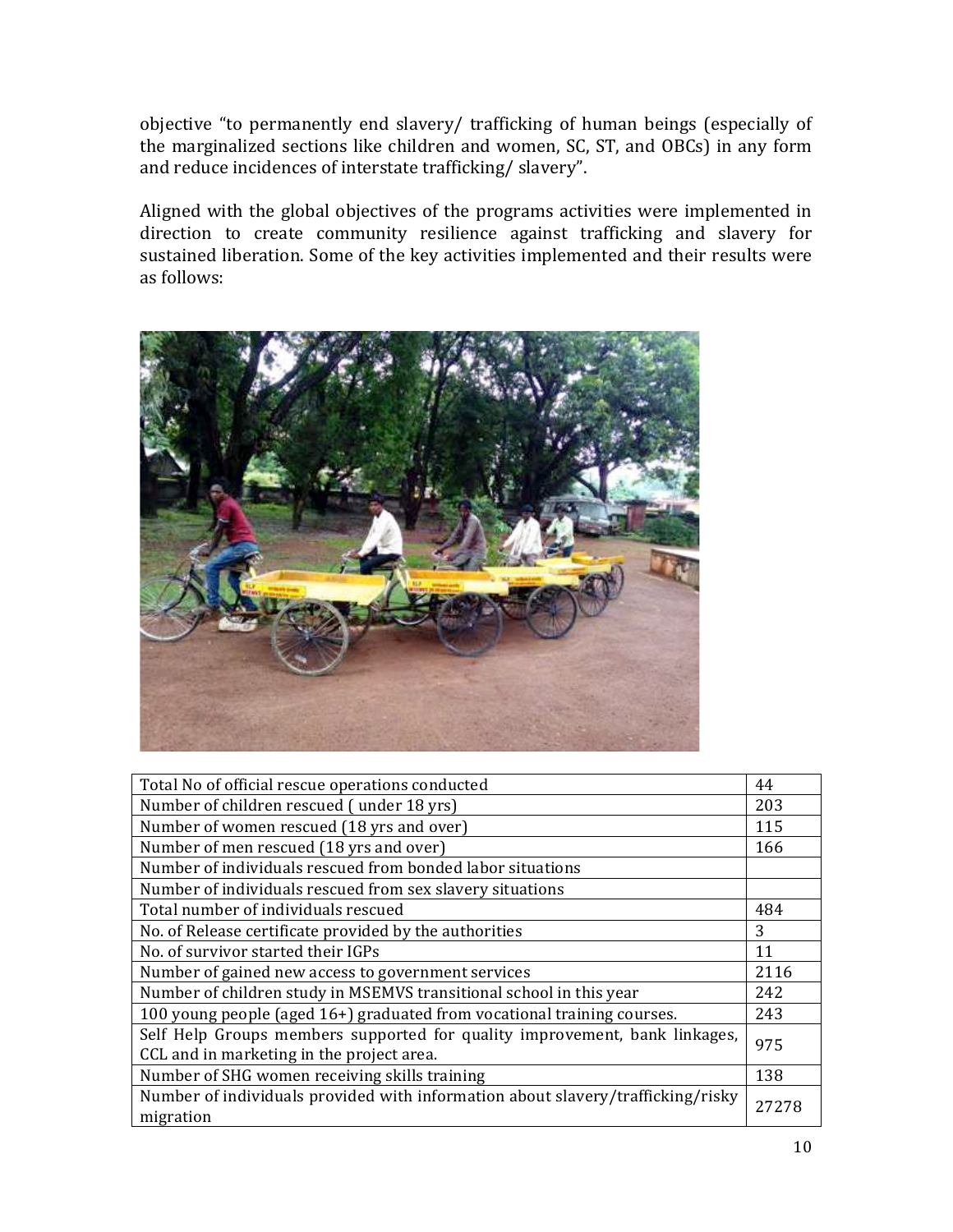

36 district level CVC network meetings were organized across 17 districts to build the capacities of the network members and some of the important topics and issues covered were related to; formation and strengthening of the federations, Self- help Groups, Right to Freedom. Right to job, Govt. welfare schemes, livelihood promotion, strengthening of PRI, legal rights of the victims and survivors; and community mobilization for effective rescue and rehabilitation of the people in slavery. Altogether 674 CVC members were benefited from the CVC network meetings.

Achievements: Getting benefits of govt schemes. Traffickers feel fear in human trafficking activities. Opening bank accounts.

Through regular trainings and sensitization meetings with the concerned departments like Administration, Police, Labour, Judiciary and other officials at the state and the district level, altogether 588 officials were trained and sensitized.

These meetings included collective meetings and one to one meeting with the officials.

Which resulted in 91 official rescue operations releasing 599 individual victims of bonded labour and sex slavery labourers and 114 release certificates were ensured.

From different communities 1050 individuals got registered as construction labourer and started getting the benefits of being registered as construction labourers under state govt. schemes.

More than 300 labourers started getting benefits like solar lamps, cycle, tools for construction work, health insurance and services as per the state govt. scheme for construction labourers. This has helped in preventing trafficking and slavery in the region.

Important events conducted across 8 districts for community organization were Legal awareness chariot, screening of MTV Exit documentary; training on legal manual for rescue and rehabilitation. Around 80 village communities were outreached for legal awareness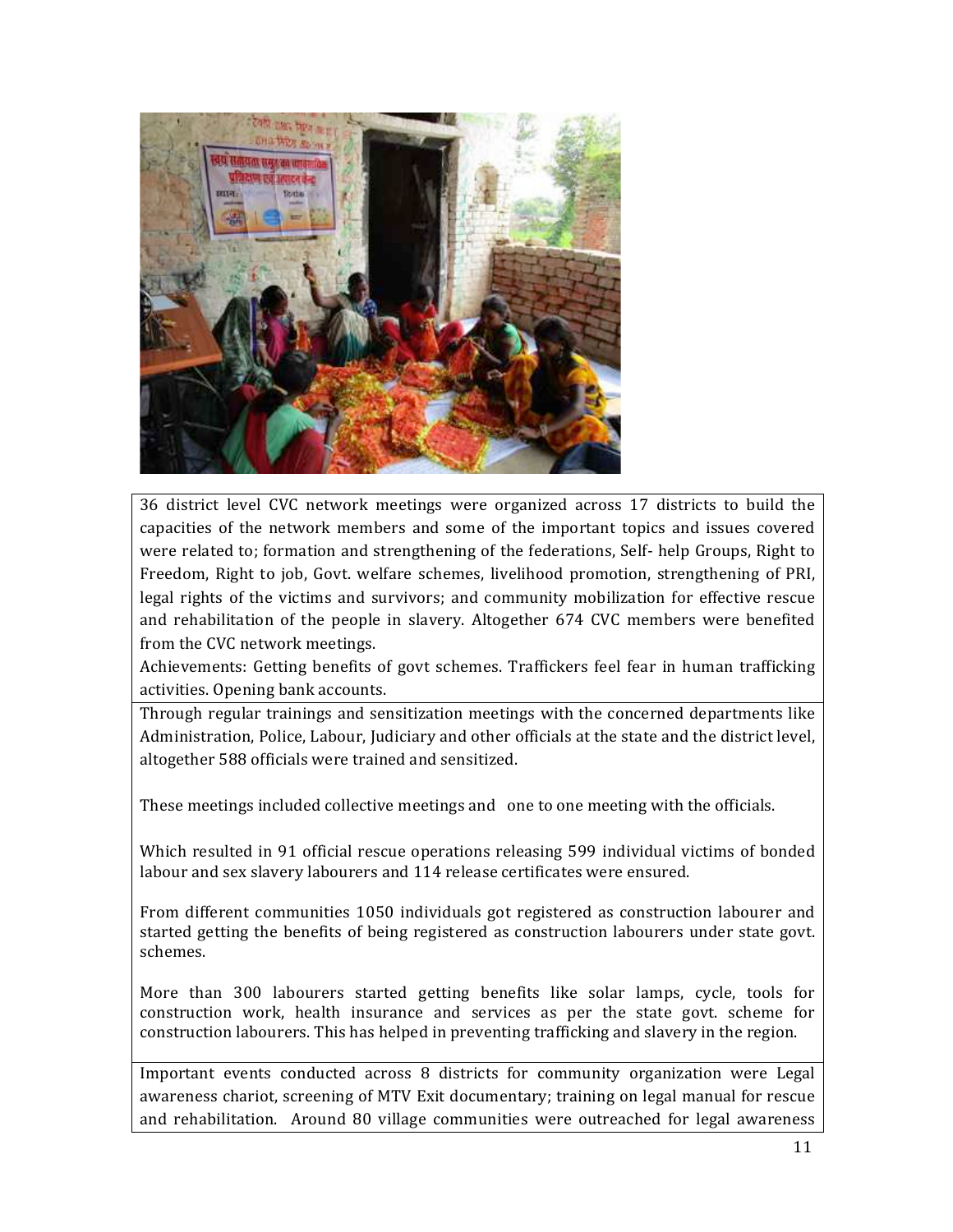through this chariot and MTV Exit documentary; Approximately 25000 people witnessed these events. It was focused on sensitizing vulnerable communities about relevance of filing FIR, Police investigation, law against traffickers/slaveholders, role of DBLVC and AHTU, helpline numbers, etc.

CVCs also conducted media conference and sensitized the media to publish the issue of trafficking and slavery along with covering some important achievements of the CVCs like network meetings, rescue stories, training events and awareness campaigns like chariot.

The print media about the program and the related issues in the local newspapers covered stories. Important considerations were also given on ensuring child/client protection policies while publishing the stories and events reports.

CVCs in across program districts of Uttar Pradesh did nterface meeting with the Labour, Police and the Administration raising the issues related to rescue and rehabilitation of the bonded victims along with the legal action against the traffickers

and slaveholders.

565 children enrolled in remedial coaching school and provided support in the education. Those children also provided mid day meals at the remedial coaching centres.

More than 500 children regularly attending the MSEMVS remedial coaching school and get education as per developed lesson plan for them.

More than100 children got vocational training and a module for next three months has been prepared.

Through the further training more than 650 men and women associate with more than 350 CVCs in eight districts.

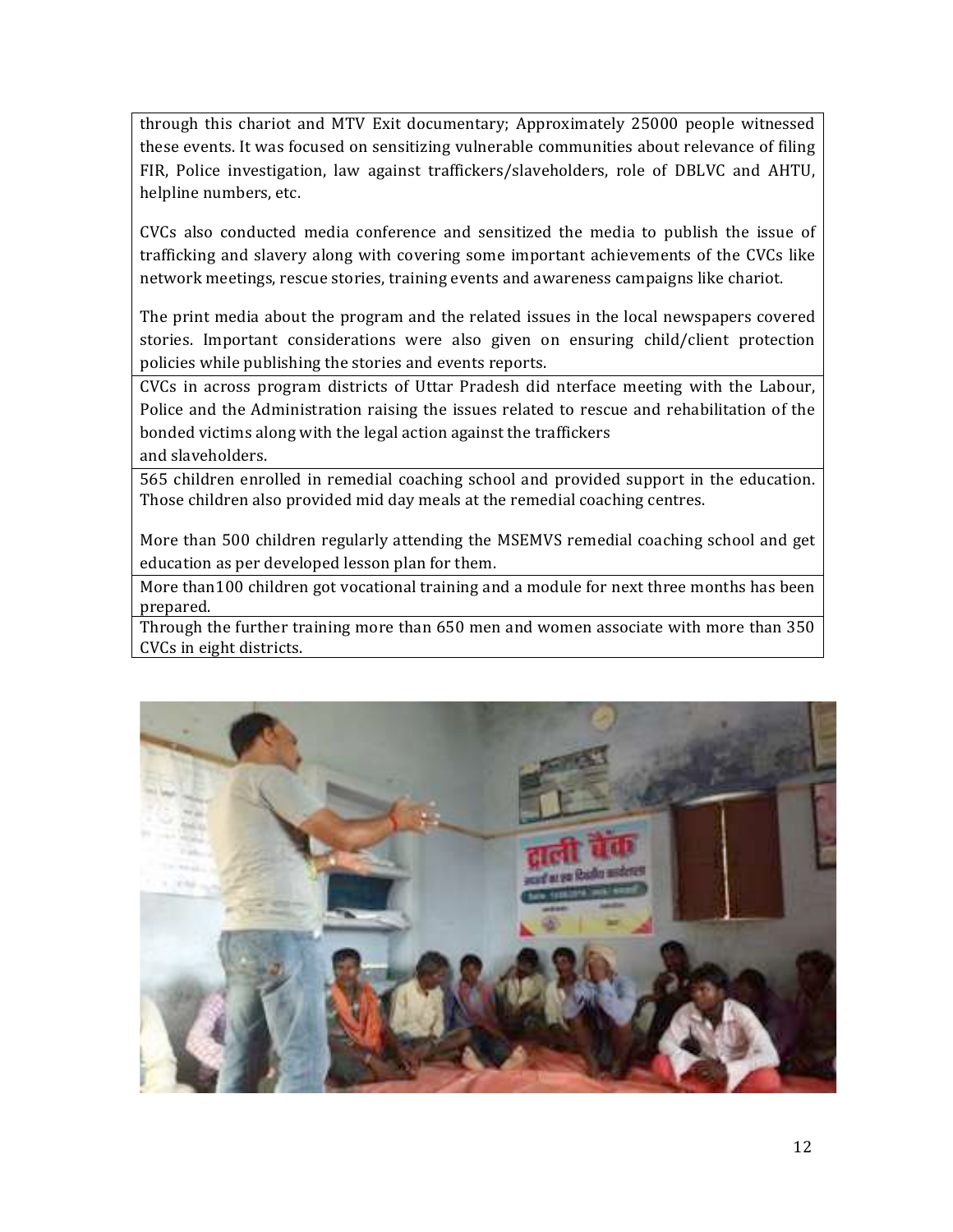#### **GG-Nyay Panchayat Trafficking Eradication Project:**

| <b>District</b> | <b>Block</b>    | <b>Nyay</b><br>Panchayat | <b>Villages</b> | <b>No.of House hold</b><br>working with |
|-----------------|-----------------|--------------------------|-----------------|-----------------------------------------|
| Mirzapur        | <b>Lamalpur</b> | Rerupur                  | 8 villages      | 980                                     |

During April,15 to March 16 altogether 134 children supported in education through remedial coaching schools. MSEMVS conducting these remedial coaching everyday for getting children on track in the government schools. During remedial coaching those children also undergone many Human Rights Education sessions at the center.



Out of 200 children age at  $13+$  undergone to Vocational Training and during this year 200 children almost completed their Vocational Training in different trades i.e. Computer Typing, Music, screen printing, book crafts and tailoring.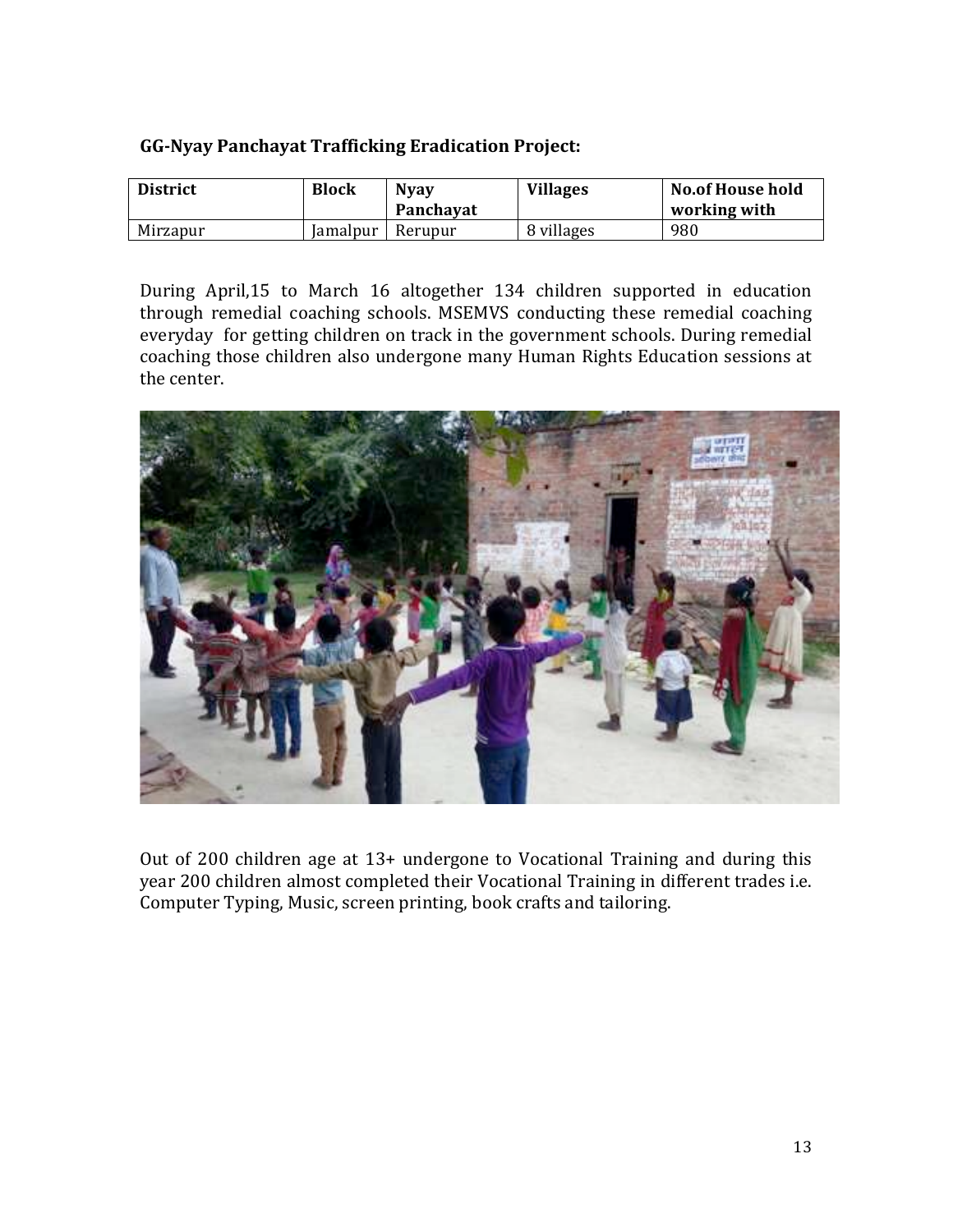

During this year 11 Bal-Panchyat were strengthend in the project area. In the Bal-Panchyat at village level have 3 committees i.e. Education committee, Sports committee and Health n Hygiene committee. Five children are member in each committee. The village level committees select their own leader from the groups and all the elected children leaders form a block level Children's Forum. These forums are activated on the issues of children education, nutrition, health and well-being.

Now we are trying to form district level Bal-Panchyat so that all children of Bal-Panchyat can communicate with each other and can share their problem regarding to study, teaching material, MDM in the government school and take these problem at the higher authorities.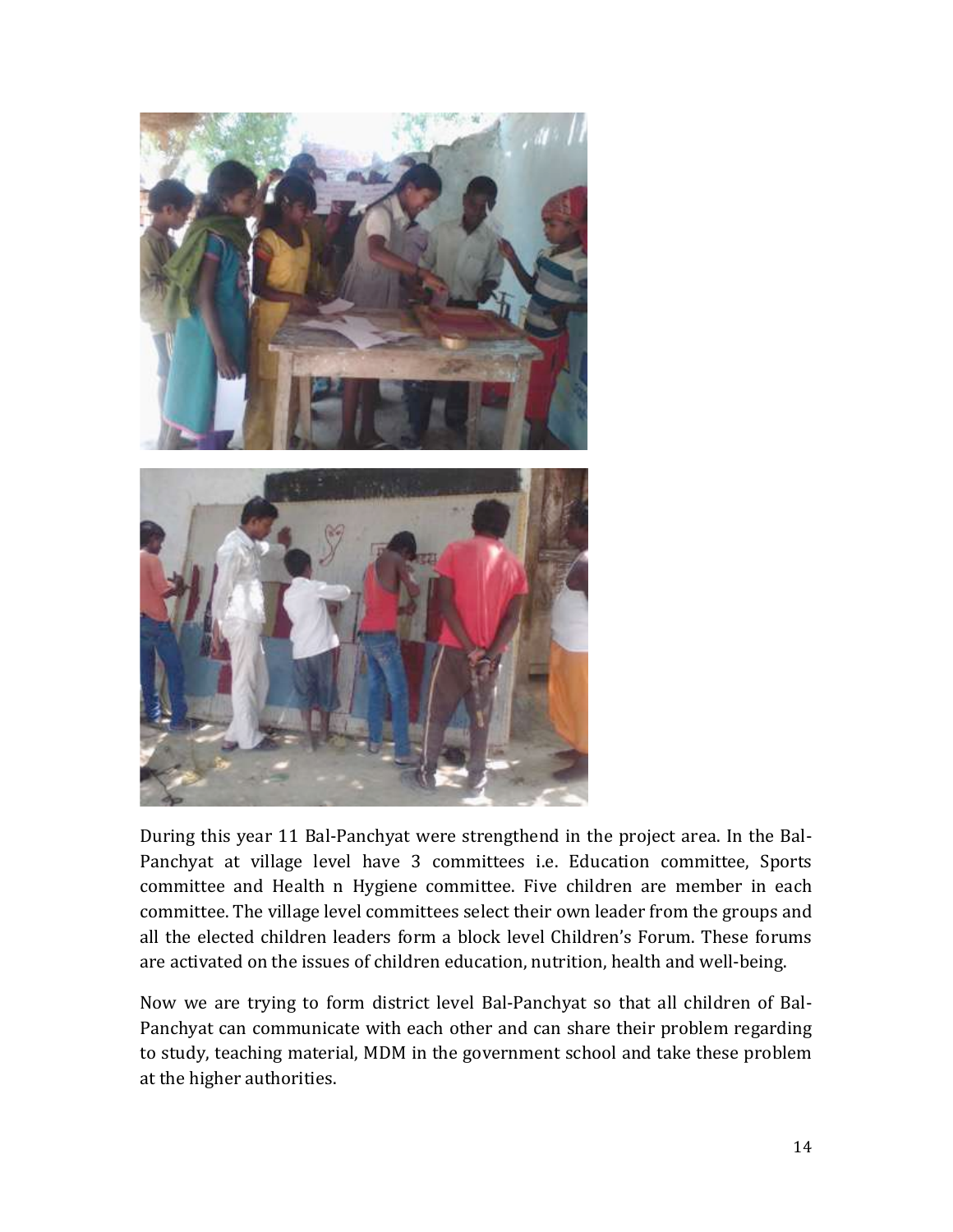More than 100 PRI (Panchyati Raj Institution) members were made sensitized on the issue of TES through Co-ordination Meetings and Interface meetings. Apart from that development of "Village Trafficking Prevention Plan" made the PRI sensitive on the issue of TES in the project area.

9 Co-ordination Meetings and Interface meetings with PRI, Service Providers were organized in the project area for ensuring the entitlements and rights especially for the vulnerable of TES. The result is coming in the form entitlements of the CVC members and other community members.

12 SHG have been formed consisting with the survivors and victims of trafficking and Slavery. These SHG are learning their rights and skill training for their social and economical development. A further vital strategy is to enable women in particular to develop new sources of income. Self Help Groups (SHG) have formed in the villages. Women are now moving forward for earning skills and capacity to a regular income. These SHGs are also active on human rights issues of SC communities with focus on Trafficking ,Bonded Labour and other issues for example education, health and livelihood.

More than  $120$  women in  $12$  SHGs have learnt about IGP skill training in Tailoring, Candle, Inscence stick, making and packing lime and now moving towards economic independence through marketing of their products.



More than 80 SHG members learnt about their economic rights and entitlement through 3 Legal Literacy Camps, CVC and SHG meetings.

More than 500 individuals provided support to get their entitlements as the result of awareness among themselves as well as sentization of PRI and Front Line Service